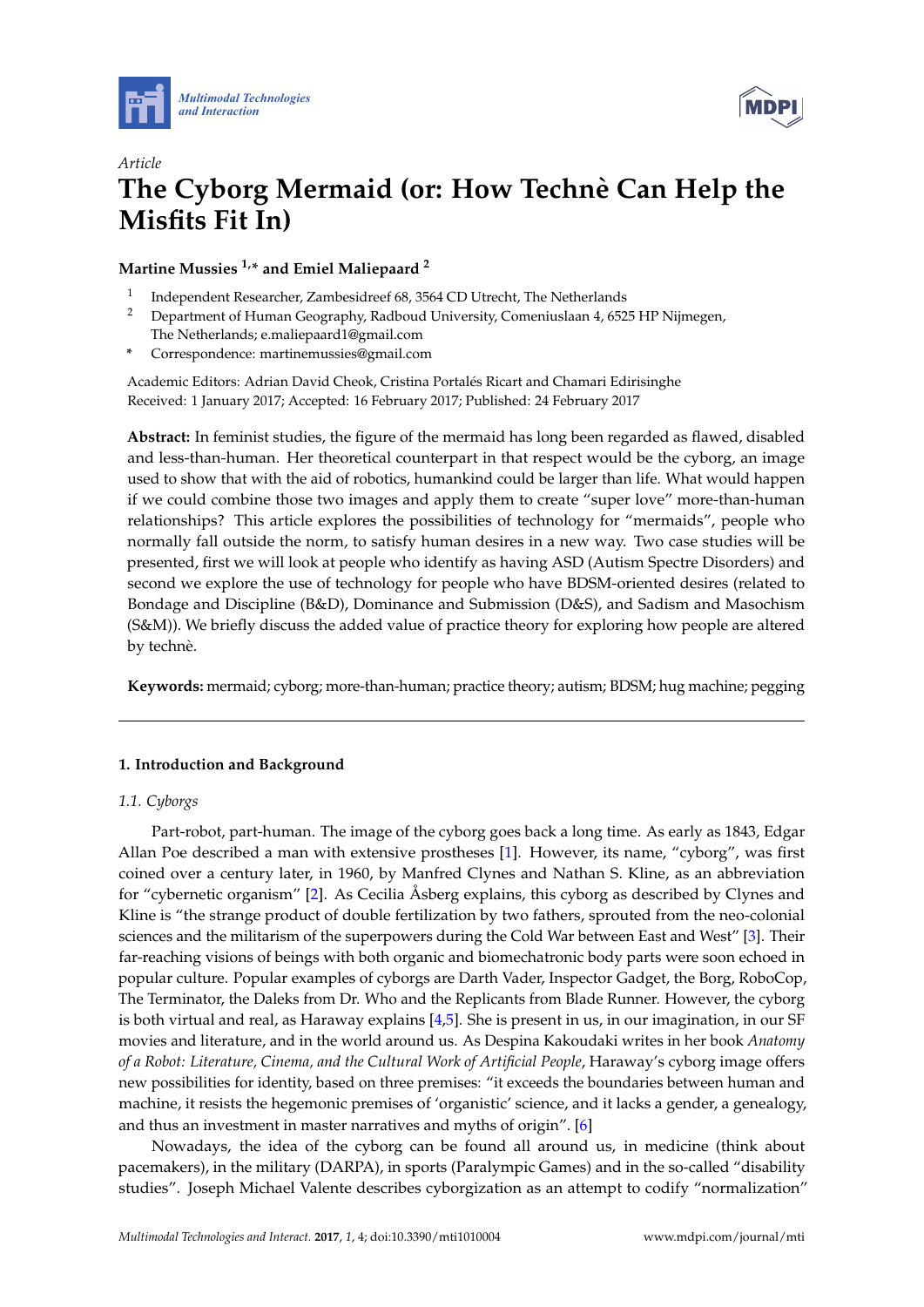through cochlear implantation in young deaf children [\[7\]](#page-9-0). Drawing from Paddy Ladd's work on Deaf epistemology and Donna Haraway's Cyborg ontology, Valente takes the concept of the cyborg to challenge constructions of cyborg perfection. In his article, Valente, who was raised oral deaf himself, recounts a visit to a school for young deaf children, where he discovers that young  $d/Deaf$ children and their rights are subverted by the cochlear implantation empire. He concludes that "young children and their parents [ . . . ] are under the sway of audism, as children and parents become unquestioning subjects of the ubiquitous phonocentric colonial empire." [\[7\]](#page-9-0) (p649). Valente refers to the quest for perfection and normalization as fundamental principles for cyborgization. While we do not want to engage in critique on the acceptable body in this paper, we agree with Valente's observation that cyborgization is mainly dedicated to repairing missing biological conditions and creating more functional human beings.

It is commonly understood that defining cyborgs is a difficult exercise; an understanding that was confirmed at the Love and Sex with Robots 2016 conference. We propose a definition of the cyborg as a fusing together of technology and human beings. This melding can happen in many different ways, intensities, and stages. We identify three stages in the process of cyborgization, i.e., three different types of cyborgs. The first stage is the basic idea of a human merging with one or more aids to become a more acceptable and normal human being. Examples of technè that are arranged with the "misfit" are glasses, pacemakers or hearing aids. This add-on has a normalizing effect; glasses, for instance, correct a disability by improving impaired vision to the level of a "normal" functioning person. As such, people who have one or more imperfections can become as good, able, and human as other humans because of being involved in arrangements with specific forms of technè. Pamela Kincheloe describes people wearing cochlear implants as cyborg; we understand this type of cyborg as a first stage cyborg  $[8]$ .

The potential of technology is virtually indeterminate as the stage two cyborg shows; the merging together of technè and human beings does not only lead to correcting people's functionalities, but could create a more-than-human cyborg. With more-than-human we mean an arrangement between human bodies and non-human bodies/entities/things that result in human beings that are more advanced or better when compared to the average able bodied person. A clear example of this second stage cyborg is arrangements between humans that are often conceived as less able bodied and technology in sports. A person who runs on blades can run faster than an Olympic runner with legs.

The third stage is the cyborg in which the technè is not only an add-on or creating more-than-human bodies. This stage consists of arrangements between human beings and technology in which technology also has particular forms of agency. Examples are indeed the future love and sex robots as envisioned by David Levy [\[9\]](#page-9-2) and Yann Zhang [\[10\]](#page-9-3). This article is limited to stage one and stage two cyborgs as we examine current arrangements of human bodies and non-human bodies, entities, and things.

#### Mermaids, Misfits, and Cyborgization

While surfing on various websites and forums about autism as well as about kink, it struck me (Martine) that people often refer to the little mermaid, her feelings and her position as an outcast or misfit in her surroundings. Delving deeper, I even found a whole sub-culture of transgendered women, such as Jazz Jennings, who identify as "mermaids". Why would people from a subculture choose a mermaid to represent themselves?

Amidst all the subjects in the folklore of Europa and the Near East, one of the more common mythical creatures is the mermaid. From Ariel to Undine and from Lorelei to Rusalka, nearly every culture has its own version(s) of the "water woman". Most mermaids seem to lead a tragic life, as they feel stuck between longing and belonging, in a space that Homi Bhabha [\[11\]](#page-9-4) calls "Unhomeliness". Mermaids seem helpless at the mercy of the vagaries of life, tossed about by the choices of male figures in their narrative. Also, in modern versions of the water woman, including Andersen's version, she is often positioned as a tragic figure, often a victim of love, often relegated to the sea.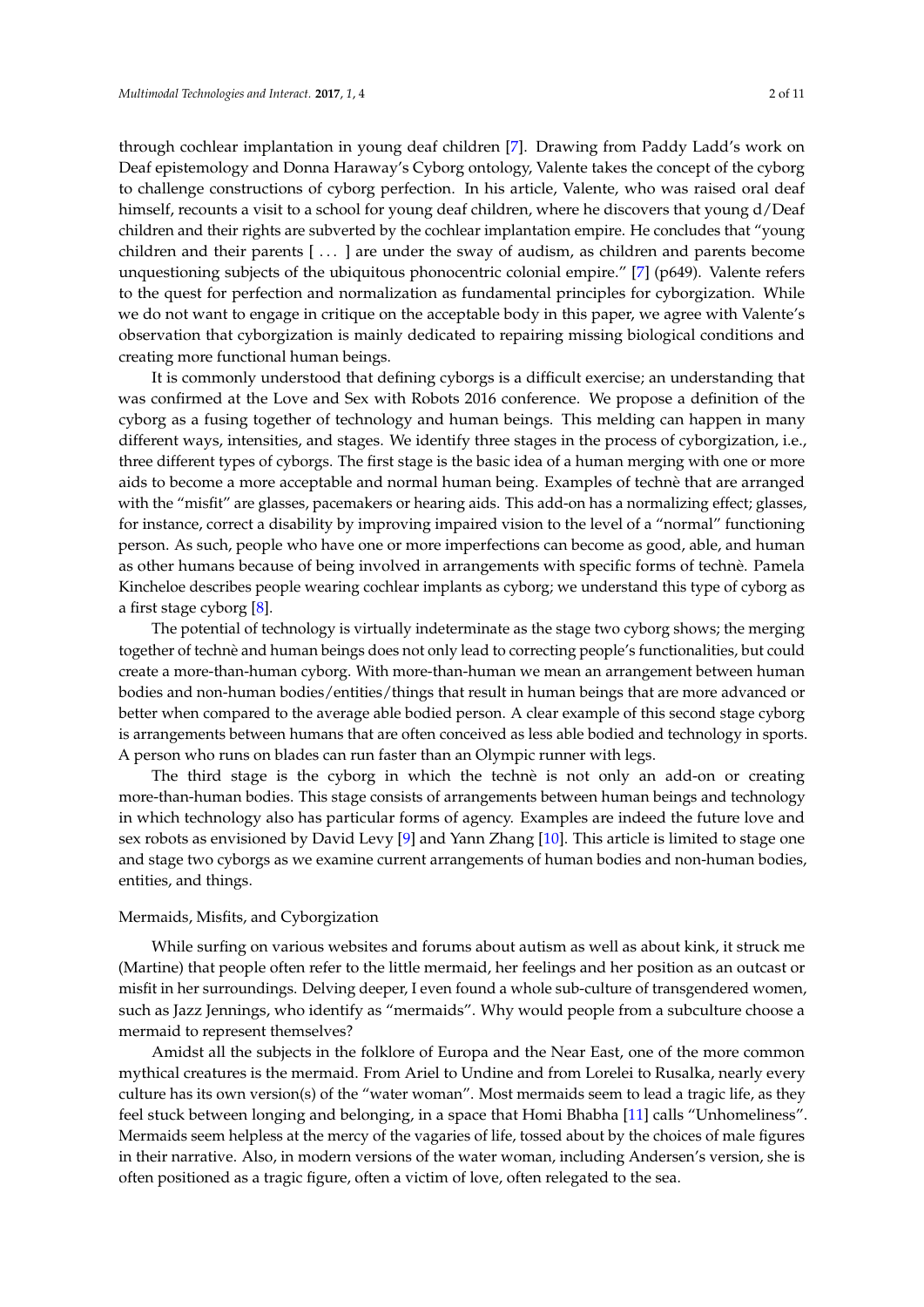Mermaids occupy a different position as compared to cyborgs. In fact, they function as opposites. Mermaids and cyborgs are both seen as partly human (and often half human), but their social position differs. Whereas the cyborg is regarded as being larger than life and an improvement of Mother Nature, the mermaid is often described as flawed, disabled and less-than-human (e.g., [\[12\]](#page-9-5)). Andersen's mermaid, for example, cannot reach humans or connect with human beings. In the first place, because she has no legs. She literally cannot reach humans. When this problem is "cured" by a trick or technique—technè in Greek—she becomes voiceless and therefore unable to connect with humans and function as a human being. "There it is for you," said the witch. Then she cut off the mermaid's tongue, so that she became dumb, and would never again speak or sing." [\[13\]](#page-9-6). Nevertheless, the little mermaid maintained her strong desire to become a human being; such a strong desire that she even wants to become a human for one day: "Why have not we an immortal soul?" asked the little mermaid mournfully; "I would give gladly all the hundreds of years that I have to live, to be a human being only for one day, and to have the hope of knowing the happiness of that glorious world above the stars." [\[12\]](#page-9-5).

In The Little Mermaid, her inability to connect with human beings plays a central role in this understanding of being a misfit. Nevertheless, she was also a misfit in her underwater world. For instance, "When the sisters rose, arm-in-arm, through the water in this way, their youngest sister would stand quite alone, looking after them, ready to cry, only that the mermaids have no tears, and therefore they suffer more." [\[12\]](#page-9-5).

Pioneering disability studies scholar Rosemarie Garland-Thomson developed an argument to show how the idea of the misfit manifests itself in three ways: First the disabled body itself (as compared to the perfect functioning human body), followed by the vulnerability and dependence of the misfit on others (incl. things and entities) and, lastly, social devaluation because of being given lower positions in the functioning social world [\[14\]](#page-9-7). As a symbol for the misfit and the less-able bodied the mermaid struggles with her feelings between longing and belonging and has to biologically change to become accepted as a human being, to be seen as an acceptable human being (Of course, this only goes for "mermaids" in the literal sense, the maids of the water/sea, who have fish-tails, and not for their birdy counterparts, the Sirens, who are anything but disabled or less than human, for they are dangerous femme fatales and almost more than human).

## *1.2. Cyborgization: Shifting Positions*

Does the mermaid have to be a victim of her fate? Not necessarily. As the following excerpt suggests: "You, poor little mermaid, have tried with your whole heart to do as we are doing; you have suffered and endured and raised yourself to the spirit-world by your good deeds; and now, by striving for three hundred years in the same way, you may obtain an immortal soul." [\[13\]](#page-9-6). During her life, the mermaid received multiple pieces of technè to overcome her biological barriers. After she received legs, but lost her tongue and voice, she received another piece of technè to overcome new barriers and finally become in the position to marry the prince. This idea of being a "misfit" needing to be cured by technè is very present in disability studies. An early account of this idea can be found in "The world I live in", the 1908 collection of personal essays by Helen Keller [\[15\]](#page-9-8). From the opening line of her first essay—"I have just touched my dog"—the deaf-blind Keller makes contact, by sharing her embodied sense of touch. But as she cannot speak or make eye contact, she needed writing, a technè, to overcome the distance between herself and the outer world.

Similar to Keller, by empowering herself with technè, the mermaid tries to break through societal barriers to become a powerful, and above all, more accepted body. With the advent of games she became a background trope, that is now gaining agency. And in the mermaid game *Ariel's Symphony*, she offers the player a moment of mindfulness, bringing the principles of Soto Zen in practice. Mermaids mirror their context, reflecting developments in society and in our personal experience. However, with other attributes than just their mirrors and combs etc., mermaids can become more powerful and mirror the technological developments of the 21th century, by co-opting what has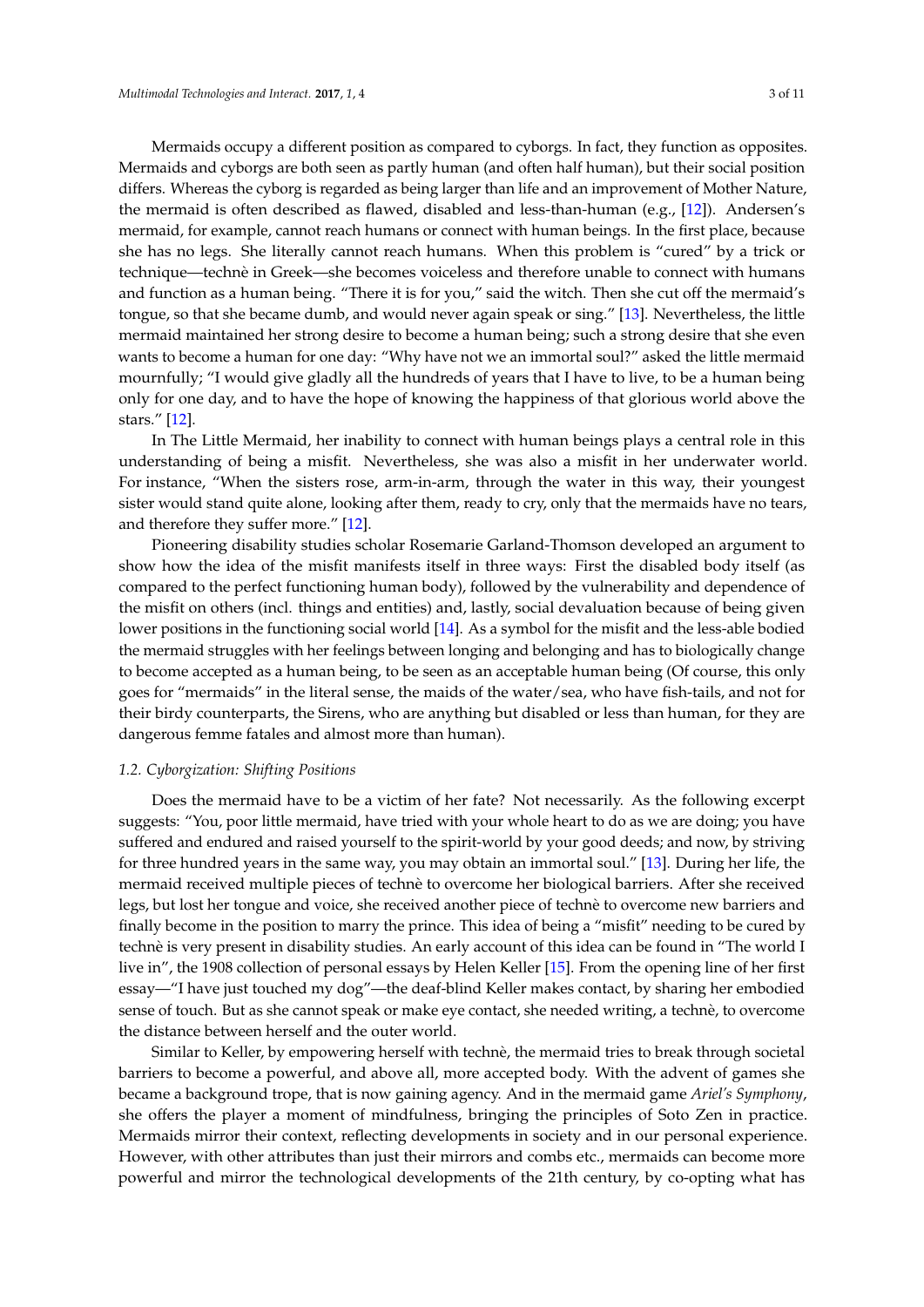excluded them in the first place. This process of cyborgization can be regarded to as a metamorphosis or transformation, just as the mermaid transforms into a human being and into a daughter of the air. As Sue Short notes in her work "Misfit Sisters: Screen Horror as Female Rites of Passage", it is interesting that the work of Andersen involves so many processions of young women, such as Gerda from 'The Snow Queen', Sleeping Beauty and most notably: The Little Mermaid. [\[16\]](#page-9-9) (p26). In terms of cultural anthropology, such a change is called a rite of passage, a term coined by ethnographer Arnold van Gennep. Rites of passage have three phases: separation, liminality, and incorporation. As van Gennep described. "I propose to call the rites of separation from a previous world, preliminal rites, those executed during the transitional stage liminal (or threshold) rites, and the ceremonies of incorporation into the new world postliminal rites." [\[17\]](#page-9-10)

Since the Stone Age, people (or half-humans like Lucy) have overcome their bodily limitations with the use of technology. As an Enlightenment project, these ideas found a very convenient vehicle in modern techno-sciences. This human capacity is especially valuable for people with so-called disabilities, who can become cyborgs to overcompensate, thus out-competing "natural humans". As mathematical biologist Christian Yates noticed, "in every distance race further than 400 m, the world record times of wheelchair athletes are faster than their able-bodied counterparts" [\[18\]](#page-9-11). In this light, we do not change the image of the misfit as Other—a mermaid—but we perceive this Other as being "better" – a cyborg. Without suggesting that being Other is a flaw or that cyborgization aids misfits unilaterally, this leads us to our main question: "What is the impact of the cyborgization on "mermaids"—people who are considered as misfits in our contemporary society?"

#### **2. Case Studies**

## *2.1. Carly Fleischmann and Temple Grandin: Technè and People with ASD*

Our first case study for the idea of the cyborg mermaid is the autistic person. My (Martine) personal experiences as a high-functioning Aspergirl, in teaching the piano to autistic children and in researching autism, have ignited in me a wish to critique current views of autism as a condition that renders the autistic as being more or less than human—the first in the case of extraordinary rational and musical abilities, the second in the case of a seemingly defective intelligence and supposedly impaired social abilities. As a liminal figure the autistic person does not fit the human stereotype. When I (Martine) was sixteen, I wrote in my diary that "I felt like Ariel with the dinglehopper". In this particular scene, the little mermaid sits on the royal banquet and starts to comb her hair with a fork. It is a very workable solution for tangled up hair and very original. However, too far out of the box, which leads to the mermaid being even more "Othered" than with her mutism alone. In her MA thesis on autism autobiographies and the theoretical cyborg figure, Teunie van der Palen states that the critical academic discussion of autistic persons tends to advance a post-humanist image of the autistic [\[19\]](#page-9-12). As she describes it, the post-human is both what comes after the human, in terms of its incorporation of technology, and what comes after the liberal humanist subject, in terms of normative rationality, empathy, independence and selfhood (For a more thorough discussion, see: Katherine Hayles "How we became Posthuman" 1999).

Thus the autistic is an example of both: she uses technologies to organize her world, to recognize faces and to produce language and so on. In that sense, she already is a cyborgian creature. To explore what this means, after a general description of ASD – Autism Spectrum Disorders – we will take a look at how technè has improved the lives of two successful female autistic authors: Carly Fleischmann and Temple Grandin.

Under the DSM-5, Autism Spectrum Disorder (ASD) is characterized by persistent deficits in social communication and interaction across multiple contexts, as well as restricted, repetitive patterns of behavior, interests, or activities. However, as Hannah Ebben describes in her MA-thesis, "[i]n terms of just the word and not the assemblage of symptoms that it signifies, autism is a concept that has been used to define deviant behavior as well as identity categories in the Western world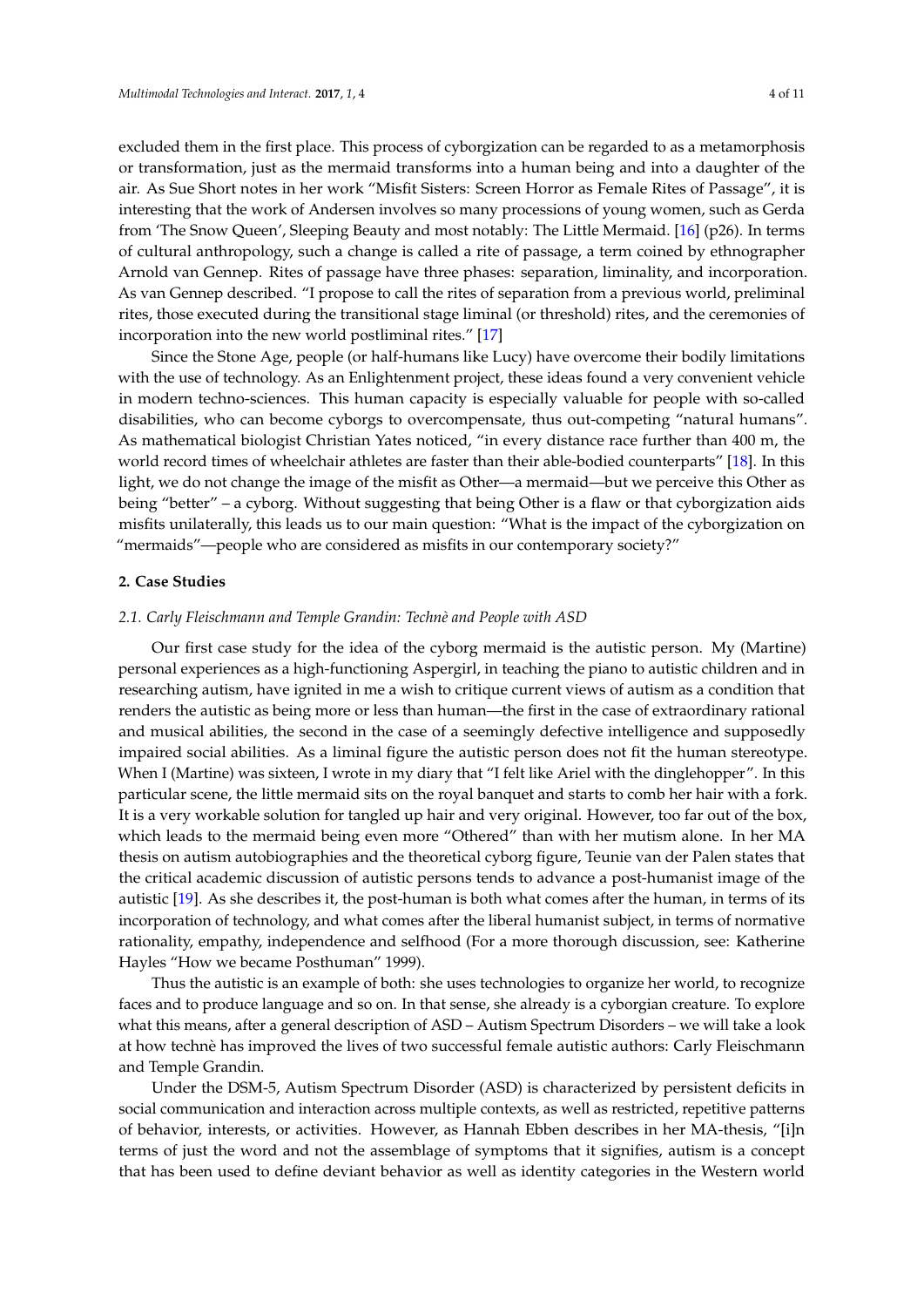for the past 70 years" [\[20\]](#page-9-13). However, as she continues to explain, the term "autism" is even older. The word was first coined by Swiss psychiatrist Eugen Bleuler in 1911. He used this variation on the Old Greek word "autos" to describe (schizophrenic?) people who lived enclosed in their own world [\[21\]](#page-9-14). About 30 years later, two Austrian psychoanalysts independently followed in his footsteps, Leo Kanner used the word autism as a defect in relating to other people and a preoccupation [\[22\]](#page-9-15), while Hans Asperger characterized his "little professors", the talented children who lived in a highly individualized and intellectual world [\[23\]](#page-9-16). This view of a world of one's own is recognized by many autistic persons. In their definition of autism, the British National Autism Society writes that it "affects how a person communicates with and relates to other people, and how they experience the world around them." Autistic persons are often referred to as Other, which has led to media representations of them as being non-human (alien, robot, computer), puzzles (many organizations about autism have puzzle pieces in their logo's) and "spatially distant" (from another planet, being locked up, traveling through / breaking through autism etc.). Because they often have troubles fitting in, the main struggles for the autistic frequently lie in making appropriate contact with the outside world. A desire which is often hard to fulfill. Or as Disney's little mermaid sings "Wish I could be – part of your world". [\[24\]](#page-9-17)

On her website, Carly writes: "I am not able to talk out of my mouth, however I have found another way to communicate by spelling on my computer. (and yes that is me typing on the computer by myself)" [\[25\]](#page-9-18). With her computer, Carly crosses the boundaries of her autism, making her more 'human,' as Carly Fleischmann's sister remarks [\[26\]](#page-9-19) (p172). As a cyborg, she even works as a journalist, writing books and articles, and interviewing people on her own YouTube Channel: Speechless with Carly Fleischmann. Of course, this public voice makes her very powerful. Carly openly writes about her desires when growing up. Not only did she crave friendships, but she also took pleasure in flirting with boys [\[26\]](#page-9-19). For the nonverbal woman with autism, or: mermaid, those desires became reality with the help of robotics, leading her father to note: "Unable to feel or share emotions? Nothing could be further from the truth" [\[26\]](#page-9-19) (p277). In a way, with her shift from mermaid to cyborg, robotics empowered Carly by giving her access to new forms of love. It fulfilled her desires in terms of human contact and communication. The same goes for Temple Grandin (1947), an autistic American professor of animal science at Colorado State University. While she was attending college, Temple invented a therapeutic, stress-relieving device, now known as the "hug machine". This hug machine, also described as a hug box, a squeeze machine, or a squeeze box, is a deep-pressure device designed to calm hypersensitive persons, usually individuals with autism spectrum disorders [\[27\]](#page-9-20). People with ASD often experience problems in both social interactions and sensitivity to sensory stimulation, often making it uncomfortable or impractical for them to turn to other human beings for comfort. The hug machine can help them, so that by becoming more cyborg, there become less stressed as well as less dependent on other people. Just as Carly, Temple thus uses robotics to empower herself.

## *2.2. Technè in sexual practices: BDSM and kink*

The second case study is the person with BDSM-orientated desires. As a research assistant for Manuela Alizadeh, I (Martine) interviewed many "kinky" people about their experiences of pain. What struck me is that many participants said that they used pain as a way to establish contact, just like the little mermaid used it, when she walked on knives and had her tongue cut off. Pain is often regarded to as a sublime event that cannot be represented or mediated by technè (see for example Elaine Scarry on "The Boy in Pain"), but as a way to connect to (an) other human being(s), pain becomes both the medium and the message. For this desire, the respondents call themselves kinky. However, what exactly is "kinky"? Miriam-Webster gives "1: closely twisted or curled, 2: relating to, having, or appealing to unconventional tastes especially in sex; also: sexually deviant 3: outlandish, far-out." of which we obviously need the second one. However, this strikes me as being a very external and functional definition. What does it mean for a person to be kinky? That he or she has sexually loaded desires that are separate from the prevailing norm, but that one longs to see satisfied for a sense of happiness and/or meaning. Thus, setting the kinky person apart as an outsider, a misfit in the usual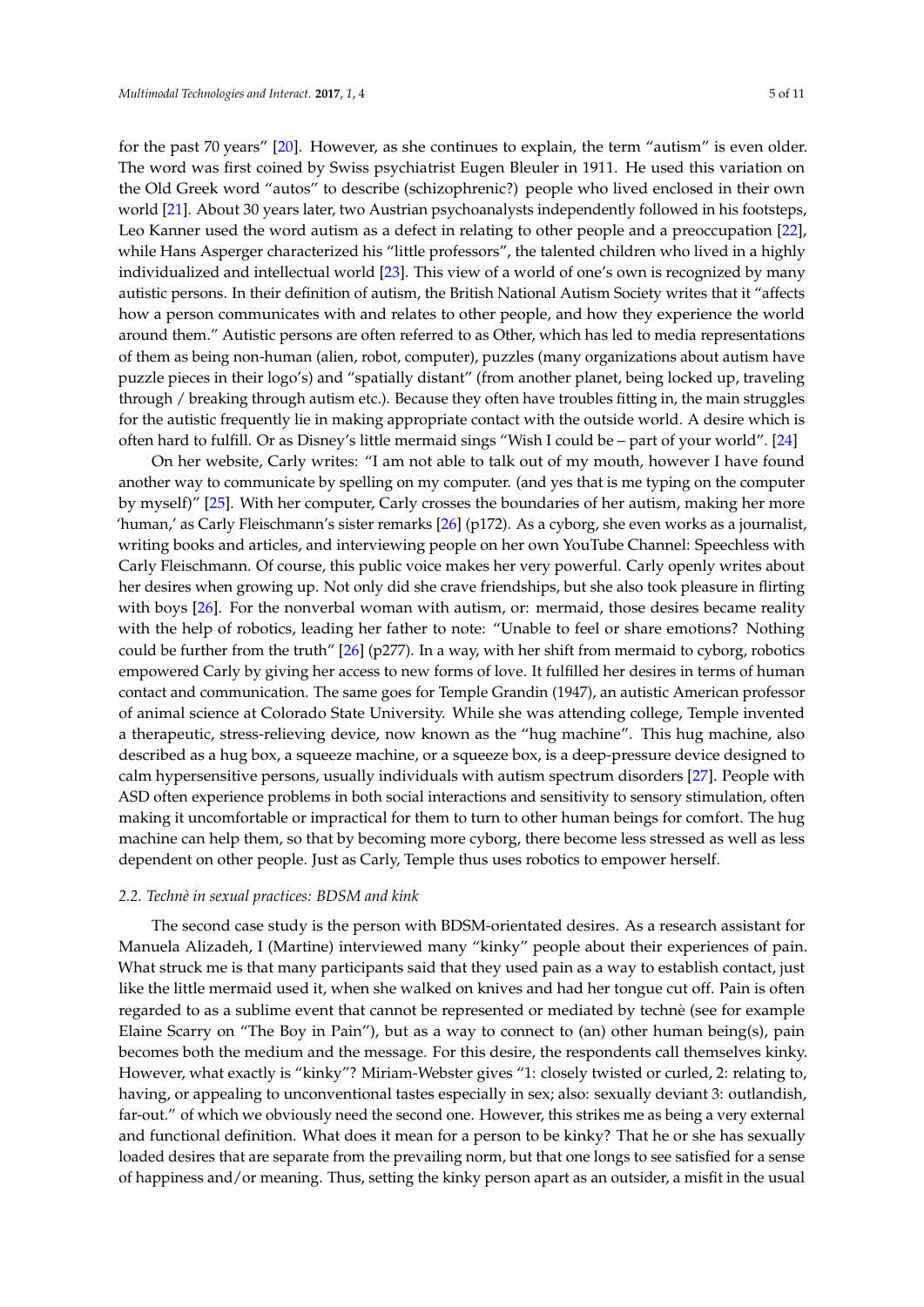standard. One respondent said that she felt like a "creep", because "pain is healing for me. Addictive. A whirl in which I feel stronger." However, there is nothing creepy about this hormonal effect, in the contrary, this has been known for a long time. There are Japanese traditions in which monks slap their pupils, not to punish them, but to deliver the surge of adrenaline that comes with such a pain stimulus and can help in concentration and focus. Thus, it is the social context that makes kinky people "other".

Under the DSM-5, sexual sadism and sexual masochism are included as paraphilia, in the category "algolagnistic disorders" – derived from the Greek words algos (pain) and lagneia (lust). These two conditions characterized by "abnormal" sexual desires are part of the spectrum of BDSM. BDSM is defined as sexual behavior in which pleasure is experienced by pain and this creates a psychological or sexual satisfaction [\[28\]](#page-9-21). The abbreviation BDSM refers to three predominant concepts: Bondage and Discipline (B&D), Dominance and Submission (D&S), and Sadism and Masochism (S&M). While these concepts are related to each other, every individual will make a choice between them individually, or a combination of them based on their personal preference, to integrate them into their sexual activities [\[29\]](#page-9-22). Thus, a person can play a dominant role, a submissive role or a switch role depending on the occasion [\[30\]](#page-9-23). The most common activities within BDSM include role-playing, bondage, fetish, and spanking [\[31\]](#page-9-24). Several studies indicate the number of people participating in BDSM. A study by Masters, Johnson and Kolodny shows that about 10 percent of the North American population regularly participates in BDSM [\[30\]](#page-9-23). Kolmes, Stock and Moser conclude that fourteen percent of men and eleven percent of women participate in any form of BDSM [\[28\]](#page-9-21). In other research, 50 percent of the respondents indicated to experience sexual excitement with biting [\[32\]](#page-10-0). Additionally, about 65 percent of the respondents fantasized about being tied up and 62 percent fantasized about tying up their partner [\[33\]](#page-10-1). Despite these large numbers, BDSM is still associated with a social stigma. It is often thought that BDSM participants are psychologically unhealthy and participating in BDSM is often seen as perverse [\[34](#page-10-2)[–36\]](#page-10-3). Due to this stigma, respondents often kept their desires to themselves and away from public spheres and places.

The BDSM scene is a versatile community consisting of many different preferences, roles, activities, and practices. Nevertheless, we can focus on the position of non-human bodies ("external prostheses") in the different practices that consist BDSM and kink practices (e.g., strap-on dildos, whips, chains, virtual reality Healslut or vacuum beds). For instance, a practice known as pegging (a person penetrates another person's anus with a strap-on dildo) involves a human-technè interaction to increase pleasure during sexual practices. While an obvious end could be enhancing sexual pleasure, pegging is organized by different orientations towards more specific ends such as domination, stimulation of male genitalia, increasing intimacy, and/or exploring sexual boundaries. These ends are often manifested in the practice itself as a range of moods, emotions, and embodied experiences [\[37\]](#page-10-4). The strap-on dildo plays an important role in facilitating the practice of pegging as facilitator of multiple potential sexual doings and sayings.

Pegging is often seen as a collaboration between people and technologies, but we understand this practice as a fusion of technology and human beings to create a more-than-human body (The notion of the more-than-human is a perpetuation of an Enlightenment ideal, that found new uses within the field of post-humanity), or bodies, and experience(s). The strap-on dildo, in all its different forms and shapes, is not necessarily a substitute of a human penis but an extra genderless bodily option for the one to wear the strap on, which opens up possibilities for new doings, to meet different ends. This extra option is not only there for female on male use, but also for female on female, male on female, and male on male use. Notions to gender performances are not always made by practitioners of sexual practices which include the use of strap-on dildo's (irrespective of the genders involved); A more practical interpretation based upon the use of a strap-on dildo as a practice consisting of specific doings such as carrying a harness, connecting the dildo(s)/vibrator(s), using lubricants, etcetera, is primarily dedicated to enhance physical and psychological sexual, and possibly relationship, satisfaction by creating atmospheres in which sexual preferences are practiced and experienced. We should not forget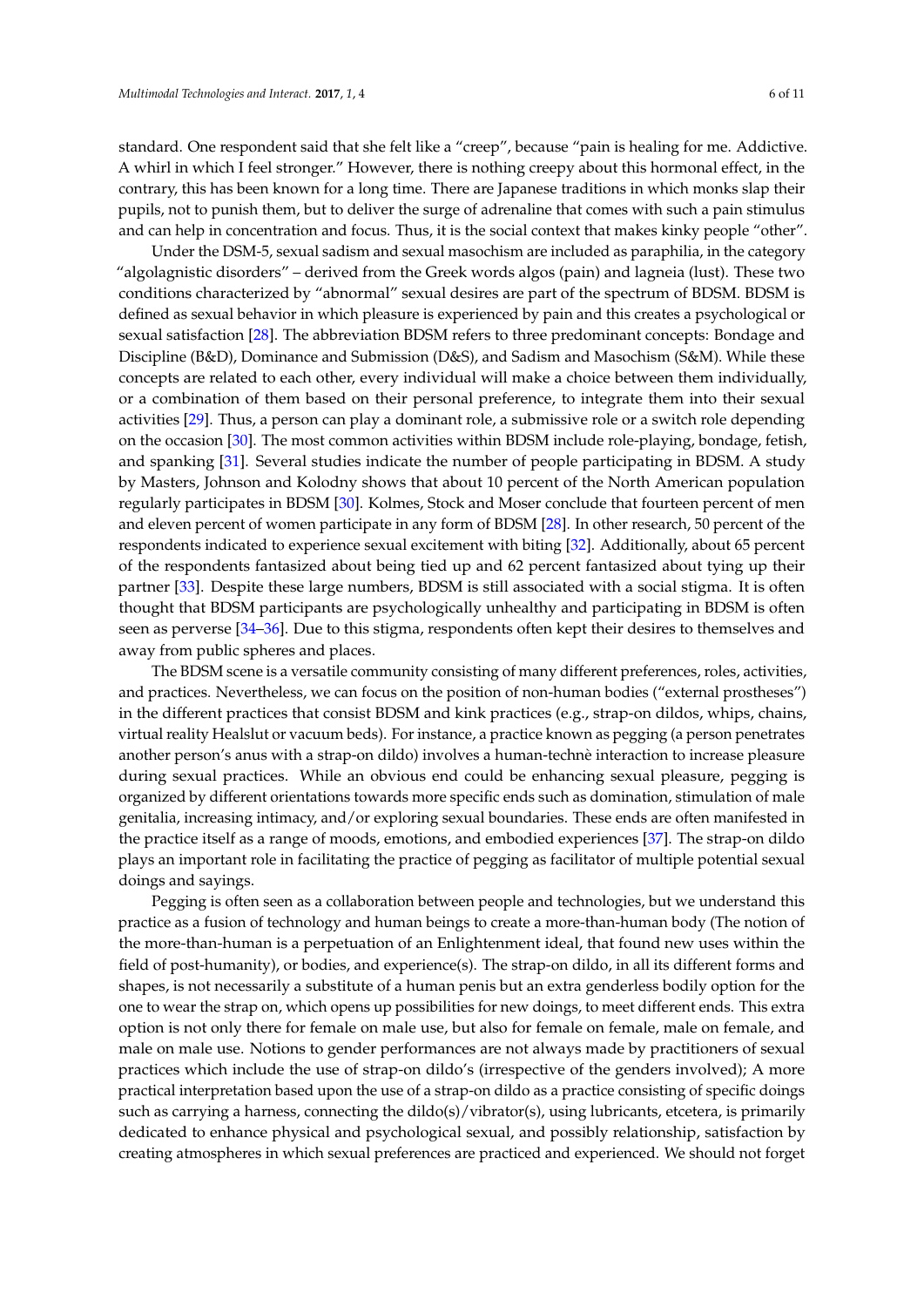the importance of the senses as it does not all come back to functionality but also to the looks, sounds, smell, and texture of both the technological addition and the more-than-human entity (e.g., [\[38\]](#page-10-5)).

The strap-on dildo is just one example of a fusion of technology and human beings to intensify sexual practices and create more powerful and intense embodied experiences. Use of technology increases the power, capacities, and capabilities of the direct user, for instance in the flogging practice. In this practice a whip fuses with its user, both physical and psychological, to create a more dominant and powerful human being who is able to give more pain and pleasure to the submissive partner(s). Nevertheless, we prefer to speak of creating more powerful and intense embodied experiences and practices instead of speaking of powerful people as technology could also help to restrain someone and render another more powerful such as the use of a leather harness in Bondage and D/s play: The direct user of the harness is constrained whereas it enhances the power and dominance of someone else or others.

Technology is already widely used in sexual practices, sometimes because someone is not able to perform certain practices (empowering powerless mermaids to become powerful cyborgs) but more often to meet other ends. This fusion of technology and human beings in sexual practices creates more effective (read: in meeting certain ends) and powerful sexual practices, and thus, embodied experiences for the direct and indirect users. This does, however, not mean that the mechanisms behind the mermaid are irrelevant here. In essence, incorporating technè requires ideas about, and experiences of, misfits, people who fit in, and how people can fit or function better in society.

#### **3. Reflection**

As Verbeek observes "technological development has reached a stage in which technology has started to interfere explicitly with the nature of human beings" [\[39\]](#page-10-6) (p. 394). Our focus here is on two theoretical levels. Firstly, how cyborgs are helpful to further merge rationality, the physical body, mind, embodiment, and skills. Mermaids are an example of how identities are shaped and reshaped by materialities as well as by cultural fictions and personal characteristics. Secondly, we focus on how intimate and sexual practices could potentially be reshaped by technological developments. Instead of looking at future developments, we explored current use of technè in intimate and sexual practices. Different approaches can be used to better understand the interaction between human bodies and non-human bodies, in particular theories which fit the relational approaches. Examples are actor-network theories [\[40,](#page-10-7)[41\]](#page-10-8), more-than-representational theories [\[42](#page-10-9)[,43\]](#page-10-10), and theories of practice [\[37](#page-10-4)[,44](#page-10-11)[,45\]](#page-10-12). One of the main differences between practice theories on the one hand and actor-network theory and more-than-representational theories on the other hand, is the positioning of either practices (theories of practice) or arrangements of bodies (ANT and more-than-representational theories) as building blocks of social life and social order [\[45\]](#page-10-12). People position themselves and create meaning by participating in particular practices, including sexual and intimate practices.

Practices not only constitute social life and impact how individuals position themselves in relation to the social world, participating in specific practices also impacts how people experience their lives. Schatzki rejects a body versus mind (or embodiment versus rationality) divide and contends that the human body is the manifold of biological conditions and conditions of life (i.e., body/mind). The former refers to one's physical state of being and the latter to one's being in the world (*Zustände*). One's being in the world is for a small part natural but foremost the result of social learning and training; conditions of life are "a state of affairs that, in particular circumstances, consists in, is expressed by, particular bodily activities" [\[37\]](#page-10-4) (p. 34). In other words, how things stand, including in relation to the wider social world, and are going. The emphasis on body/mind and bodies as carriers of practices emphasizes the importance of the human body (including mind) and also raises questions about who is acceptable *and* who is acceptable or correct enough to properly participate in our practices? Being a mermaid might be a significant burden for humans to participate in practices and, at the same, by not participating in practices people might take up mermaid positions as misfits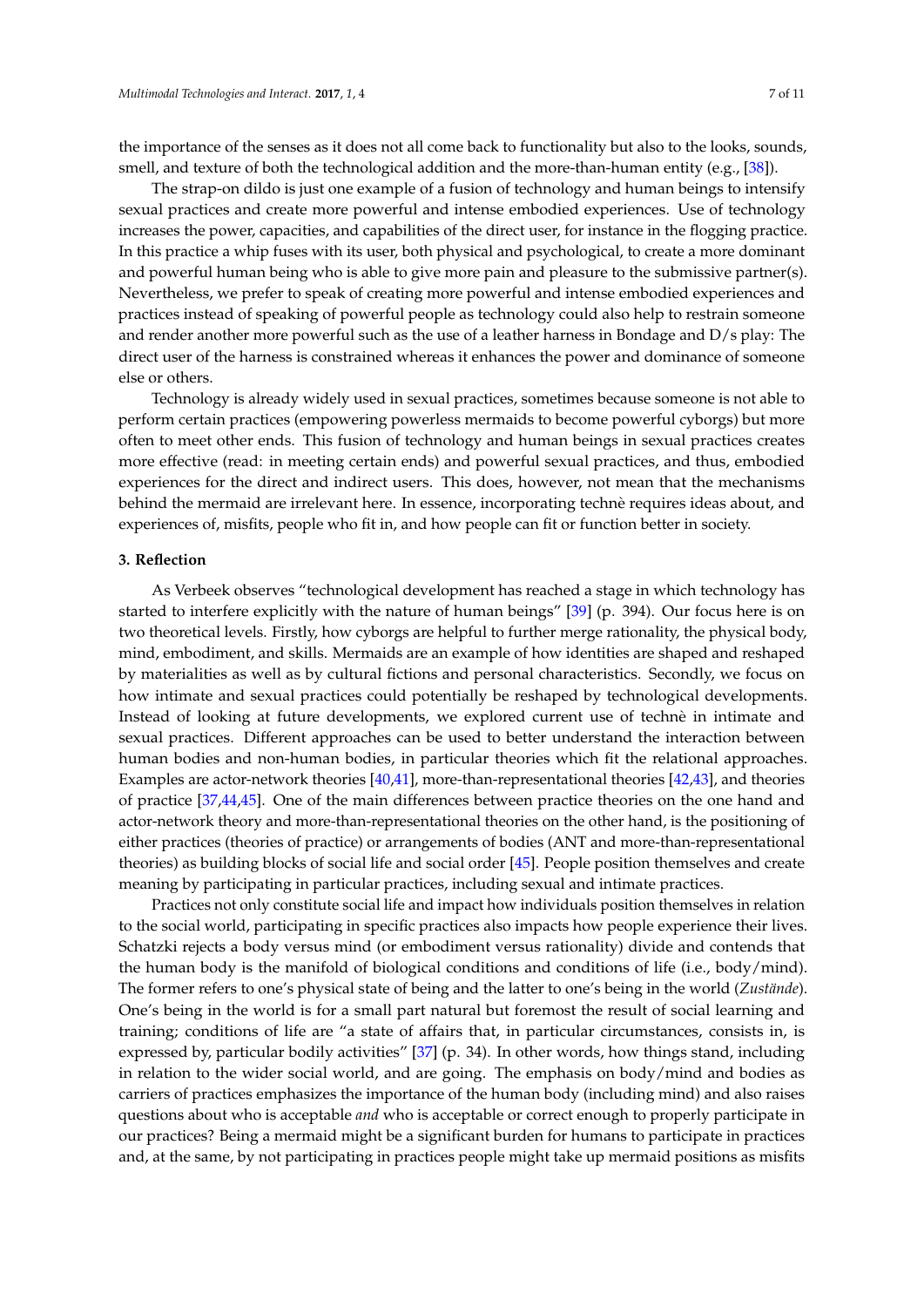in our society. For instance, the impossibility of the Little Mermaid to connect with human beings results in non-participation and non-acceptance.

While practice theories focus on human bodies as constituting society alone, it has been recognized that social ideologies, including theories of practice, "treated the social as a domain of human affairs alone" [\[46\]](#page-10-13) (p. 104) and thus missing the contribution of nonhuman bodies to our contemporary social life. Of course, it would be wrong to ignore how technè can alter the biological conditions of human bodies and what this means for participating in practices and experiencing life. Alteration of biological conditions can happen in multiple ways such as (1) repairing something that is missing and (2) creating a more-than-human body. The former focuses on the mermaids in our society, i.e., how misfits can be corrected to having more acceptable biological conditions. The latter is not specifically focused on mermaids but follows the same logic: to make more acceptable or, perhaps, more correct and functioning human beings. We expect that technè has the potential to increase the number of possible doings and sayings, and enables participation in more practices for "normal" human beings and thus positioning oneself, and being positioned, as a more accepted or acceptable human being. As such, by altering the biological conditions, one can increase one's potential to relate and participate.

This does not mean, however, that cyborgization automatically leads to creating more acceptable humans or more powerful humans. An important question is whether people have access to technology, are capable of melding with technology, or want to use technology. Not incorporating technè in one's life and everyday practices—for reasons of access, skill, principles, stances, attitudes, and more—will result in less advantageous biological conditions and thus constraints regarding participating in different practices (e.g., [\[47\]](#page-10-14)). Ultimately, this may result in creating new mermaids or misfits in a society which tries to become better or, at least, create more acceptable human beings.

Nevertheless, the question remains how nonhuman bodies or entities contribute to our practices, or how these meld with our practices. Instead of only focusing on bodily doings and sayings as constituents of practices, we need to think about how to incorporate nonhuman bodies in co-creating and sustaining practices. In fact, how can we include technè in our practical understanding of intimate and sexual practices knowing that practices are primarily habitual? Reckwitz contends that (1) non-human bodies, or things, are necessary components of many practices and (2) that practices often consist of routinized relating between humans (body/mind) and things [\[47\]](#page-10-14) (A more recent viewpoint is that non-human bodies not only mediate practices but also actively constitute practices. Inspiration can be drawn from, amongst others, actor-network theory). In other words, practices are materially interwoven, or materially mediated, arrays of activities [\[45](#page-10-12)[,46\]](#page-10-13). More relevantly, however, Reckwitz rightly argues that "carrying out a practice very often means using *particular* things in a certain way" (*emphasis* ours) [\[47\]](#page-10-14) (p. 252). Which things are used and how are they used in sexual and intimate practices? And is the use of technè acceptable or correct within these intimate and sexual practices? In other words, do people accept technè as part of our intimate and sex lives? For instance, Dutch goalkeeper Stefan Postma (ex-Aston Villa and Wolverhampton Wanderers) was involved in a "sex scandal" when his ex-girlfriend leaked a private video in which he was penetrated by her (using a strap-on dildo); a scandal with far-reaching consequences as he was constantly reminded of this video during the rest of his career. At the same time, pegging might be more accepted in certain subgroups of our society such as the BDSM scene. Temple Grandin's hug machine is now used in different therapies to reduce stress and anxiety.

The two above case studies have shown the large potential of existing technè for our sexual and intimate practices and how the hug machine and strap-on dildo have become part of our practices. We are convinced that a hug machine and a strap-on dildo contribute to our social lives and our intimate and sexual practices by being fused with them (or part of them); it could help, in particular in the case of the hug machine, to create more acceptable doings and saying for people who are considered as misfits. While we do not believe that technè is exclusively meant to make the misfits fit in our society, we understand the potential of technè to reshape our practices, even create new practices, or increase the possibilities for people to participate in more practice; and, thus, provide new opportunities for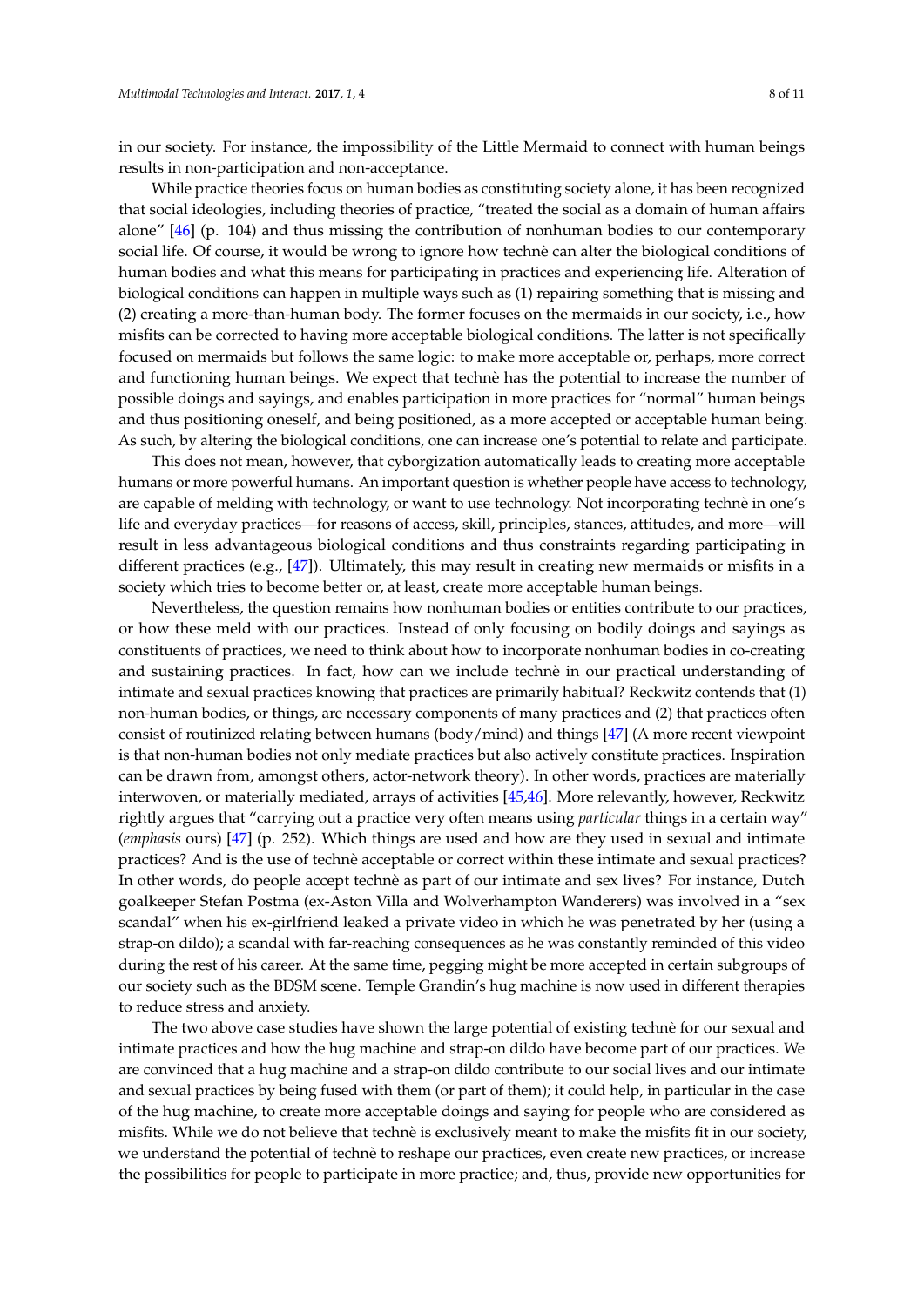people to position themselves in relation to the social world. Here we need to focus on how people make use of technè—people use things in particular ways—as this manifests people's understanding of arrangements and practices, and orientations towards what matters and how things stand.

# **4. Conclusions**

What is the impact of the cyborgization on "mermaids" —people who are considered as mitfits—in our contemporary society? As the examples of Carly Fleischmann and Temple Grandin show, people with ASD are able to participate in more practices and be considered less 'other' by melding with technè and thus becoming cyborgian creatures. This too is the case for people with BDSM-orientated desires, as the example of pegging shows. Thus, we see robotics as an opportunity to fulfill dreams (including sexual lusts) in situations where it would be biologically difficult or, sometimes, impossible. In the words of Daniel Levy, name giver of this conference: "Many who would otherwise have become social misfits, social outcasts, or even worse will instead be better-balanced human beings" [\[9\]](#page-9-2) (p. 304). With the image of the cyborg mermaid, the unacceptable can now be made acceptable. The ability to manufacture change ("manufacturability", malleability and/or manipulation) in the mermaid can thus be pulled further from the Internet and put in physical forms. This way, robotics can add a valuable contribution to our love lives by making it both better and more diverse. Discussions on teledildonics [\[48\]](#page-10-15), however, show that changes to our love lives require time before being understood as acceptable additions, or, preferably, improvements to our biological conditions and our sexual and intimate practices.

When we avoid the human-technology divide and bring forward a dialectic and inclusive approach to human, more-than-human (or semi-human or superhuman), and non-human bodies, we arrive at a future-now as described by Deleuze and Guattari: "There is no such thing as either man or nature now, only a process that produces the one within the other and couples the machines together. Producing-machines, desiring machines everywhere, schizophrenic machines, all of species life: the self and the non-self, outside and inside, no longer have any meaning whatsoever" [\[49\]](#page-10-16). As our paper shows, by incorporating robotics in human sex and love lives, powerless mermaids can become powerful cyborgs.

**Acknowledgments:** We would like to thank the two reviewers for their valuable and critical comments which helped us to restructure our argumentation. Secondly, we are grateful to the three reviewers of the Second International Congress of Love and Sex with Robots for their valuable feedback on our presentation. Finally, discussions with participants of the aforementioned congress helped to become more acquainted with discussions on cyborgs and cyborgization

**Author Contributions:** Martine Mussies and Emiel Maliepaard both wrote the paper and conducted literature reviews. Additionally, Martine presented our paper at the Second International Congress of Love and Sex with Robots (19-20 December 2016 at Goldsmith University, London).

**Conflicts of Interest:** The authors declare no conflict of interest.

## **References**

- <span id="page-8-0"></span>1. Poe, E.A. The Man That Was Used Up. Available online: [http://librivox.org/the-works-of-edgar-allan-poe](http://librivox.org/the-works-of-edgar-allan-poe-raven-edition-volume-4-by-edgar-allan-poe/)[raven-edition-volume-4-by-edgar-allan-poe/](http://librivox.org/the-works-of-edgar-allan-poe-raven-edition-volume-4-by-edgar-allan-poe/) (accessed on 1 January 2017).
- <span id="page-8-1"></span>2. Clynes, M.E.; Kline, N.S. Cyborgs and Space. Available online: [http://web.mit.edu/digitalapollo/](http://web.mit.edu/digitalapollo/Documents/Chapter1/cyborgs.pdf) [Documents/Chapter1/cyborgs.pdf](http://web.mit.edu/digitalapollo/Documents/Chapter1/cyborgs.pdf) (accessed on 1 January 2017).
- <span id="page-8-2"></span>3. Åsberg, C. Het lichaam als strijdtoneel: De cyborg en feministische visies op de biologie. In *Gender in Media, Kunst en Cultuur*; Buikema, R., Van der Tuin, I., Eds.; Coutinho: Bussum, The Netherlands, 2007; pp. 53–74.
- <span id="page-8-3"></span>4. Haraway, D. *Simians, Cyborgs, and Women: The Reinvention of Nature*; Routledge: London, UK, 1991.
- <span id="page-8-4"></span>5. Haraway, D. The promises of monsters: A regenerative politics for inappropriate/d others. In *Cultural Studies*; Grossberg, L., Nelson, C., Treichler, P.A., Eds.; Routledge: New York, NY, USA, 1992; pp. 295–337.
- <span id="page-8-5"></span>6. Kakoudaki, D. *Anatomy of a Robot: Literature, Cinema, and the Cultural Work of Artificial People*; Rutgers University Press: New Brunswick, NJ, USA, 2014.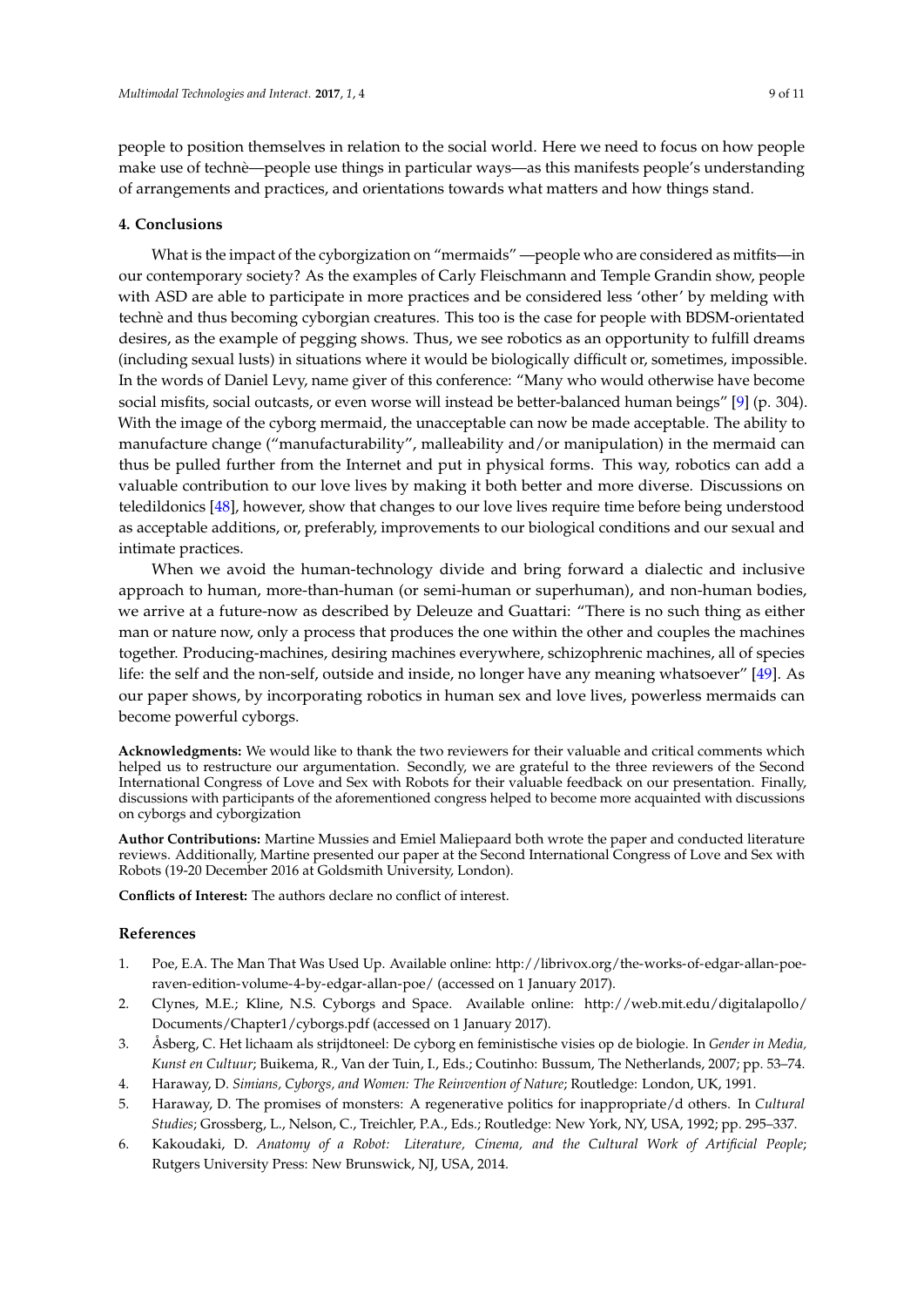- <span id="page-9-0"></span>7. Valente, J.M. Cyborgization: Deaf education for young children in the cochlear implantation era. *Qual. Inq.* **2011**, *17*, 639–652. [\[CrossRef\]](http://dx.doi.org/10.1177/1077800411414006)
- <span id="page-9-1"></span>8. Kincheloe, P.J. Do Androids Dream of Electric Speech? The Construction of Cochlear Implant Identity on American Television and the "New Deaf Cyborg". Available online: [http://journal.mediaculture.org.au/](http://journal.media culture.org.au/index.php/mcjournal/article/ viewArticle/254) [index.php/mcjournal/article/viewArticle/254](http://journal.media culture.org.au/index.php/mcjournal/article/ viewArticle/254) (accessed on 22 June 2015).
- <span id="page-9-2"></span>9. Levy, D. *Love and Sex with Robots*; Harper Perennial: London, UK, 2007.
- <span id="page-9-3"></span>10. NOS. In de Toekomst Beschouwen We Seksrobots als Persoonlijkheden. Available online: [http://nos.nl/](http://nos.nl/op3/artikel/2128895-in-de-toekomst-beschouwen-we-seksrobots-als-persoonlijkheden.html) [op3/artikel/2128895-in-de-toekomst-beschouwen-we-seksrobots-als-persoonlijkheden.html](http://nos.nl/op3/artikel/2128895-in-de-toekomst-beschouwen-we-seksrobots-als-persoonlijkheden.html) (accessed on 1 January 2017).
- <span id="page-9-4"></span>11. Bhabha, H.K. *The Location of Culture*; Routledge: London, UK, 1994.
- <span id="page-9-5"></span>12. De Martelaere, P. Een Verlangen naar Ontroostbaarheid. Available online: [http://www.dbnl.org/tekst/](http://www.dbnl.org/tekst/mart003verl01_01/mart003verl01_01.pdf) [mart003verl01\\_01/mart003verl01\\_01.pdf](http://www.dbnl.org/tekst/mart003verl01_01/mart003verl01_01.pdf) (accessed on 1 January 2017).
- <span id="page-9-6"></span>13. Andersen, H.C. The Little Mermaid. (1836) English Translation: H. P. Paull (1872). Available online: [http://hca.gilead.org.il/li\\_merma.html](http://hca.gilead.org.il/li_merma.html) (accessed on 1 January 2017).
- <span id="page-9-7"></span>14. Garland-Thomas, R. Misfits: A feminist materialist disability concept. In *Rethinking Disability: World Perspectives in Culture and Society*; Devlieger, P., Miranda-Galarza, B., Brown, S.E., Eds.; Garant Uitgevers: Antwerpen, Belgium, 2016.
- <span id="page-9-8"></span>15. Keller, H. The World I Live in. Available online: <https://archive.org/details/worldilivein00kellgoog> (accessed on 1 January 2017).
- <span id="page-9-9"></span>16. Short, S. *Misfit Sisters: Screen Horror as Female Rites of Passage*; Palgrave Macmillan: Basingstoke, UK, 2006.
- <span id="page-9-10"></span>17. Van Gennep, A. *The Rites of Passage. Routledge Library Editions Anthropology and Ethnography*; Psychology Press: Hove, UK, 1977.
- <span id="page-9-11"></span>18. Yates, A. Can Disabled Athletes Outcompete Able-Bodied Athletes? Available online: [https://www.](https://www.theguardian.com/sport/2016/sep/08/can-disabled-athletes-outcompete-able-bodied-athletes) [theguardian.com/sport/2016/sep/08/can-disabled-athletes-outcompete-able-bodied-athletes](https://www.theguardian.com/sport/2016/sep/08/can-disabled-athletes-outcompete-able-bodied-athletes) (accessed on 1 January 2017).
- <span id="page-9-12"></span>19. Van der Palen, T.A. Cyborg Autobiography: Autism & the Posthuman. Available online: [https://](https://universiteitutrecht.academia.edu/TeunievanderPalen) [universiteitutrecht.academia.edu/TeunievanderPalen](https://universiteitutrecht.academia.edu/TeunievanderPalen) (accessed on 1 January 2017).
- <span id="page-9-13"></span>20. Ebben, H. In Constant Encounter with One's Environment: Presenting Counter-Metaphors in the Study of the Discourse of Autism and Negotiations of Space in Literature and Visual Culture. Available online: [http://theses.ubn.ru.nl/bitstream/handle/123456789/624/18--08--31%20Ebben%20Thesis.pdf?](http://theses.ubn.ru.nl/bitstream/handle/123456789/624/18--08--31%20Ebben%20Thesis.pdf?sequence=1) [sequence=1](http://theses.ubn.ru.nl/bitstream/handle/123456789/624/18--08--31%20Ebben%20Thesis.pdf?sequence=1) (accessed on 1 January 2017).
- <span id="page-9-14"></span>21. Bleuler, E. *Dementia Praecox, Oder Gruppe der Schizophrenien*; Leipzig: Saxony, Germany, 1911.
- <span id="page-9-15"></span>22. Kanner, L. Autistic Disturbances of Affective Contact. Available online: [https://simonsfoundation.s3.](https://simonsfoundation.s3.amazonaws.com/share/071207-leo-kanner-autistic-affective-contact.pdf) [amazonaws.com/share/071207-leo-kanner-autistic-affective-contact.pdf](https://simonsfoundation.s3.amazonaws.com/share/071207-leo-kanner-autistic-affective-contact.pdf) (accessed on 1 January 2017).
- <span id="page-9-16"></span>23. Asperger, H. Die "Autistischen Psychopathen" im Kindesalter. Available online: [http://www.autismus](http://www.autismus-biberach.com/Asperger_Hans-_Autistischen_Psychopathen.pdf)[biberach.com/Asperger\\_Hans-\\_Autistischen\\_Psychopathen.pdf](http://www.autismus-biberach.com/Asperger_Hans-_Autistischen_Psychopathen.pdf) (accessed on1 January 2017).
- <span id="page-9-17"></span>24. Menken, A.; Ashman, H. *Part of Your World*; Walt Disney Studios Home Entertainment: Burbank, CA, USA, 2013.
- <span id="page-9-18"></span>25. Fleischmann, C. Carly's Voice. Available online: <http://carlysvoice.com/home/> (accessed on 1 January 2017).
- <span id="page-9-19"></span>26. Fleischmann, A.; Fleischmann, C. *Carly's Voice: Breaking through Autism*; Touchstone: New York, NY, USA, 2012.
- <span id="page-9-20"></span>27. Grandin, T. Calming Effects of Deep Touch Pressure in Patients with Autistic Disorder, College Students, and Animals. Available online: <http://www.grandin.com/inc/squeeze.html> (accessed on 1 January 2017).
- <span id="page-9-21"></span>28. Kolmes, K.; Stock, W.; Moser, C. Investigating bias in psychotherapy with BDSM clients. *J. Homosex.* **2006**, *50*, 301–324. [\[CrossRef\]](http://dx.doi.org/10.1300/J082v50n02_15) [\[PubMed\]](http://www.ncbi.nlm.nih.gov/pubmed/16803769)
- <span id="page-9-22"></span>29. Haymore, C. Sadomasochism: The Pleasure of Pain. *Undergrad. J. Psychol.* **2002**, *15*, 50–56.
- <span id="page-9-23"></span>30. Wismeijer, A.J.; Van Assen, A.L.M. Psychological characteristics of BDSM practitioners. *J. Sex. Med.* **2013**, *10*, 1943–1952. [\[CrossRef\]](http://dx.doi.org/10.1111/jsm.12192) [\[PubMed\]](http://www.ncbi.nlm.nih.gov/pubmed/23679066)
- <span id="page-9-24"></span>31. Stockwell, F.M.; Walker, D.J.; Eshleman, J.W. Measures of implicit and explicit attitudes toward mainstream and BDSM sexual terms using the IRAP and questionnaire with BDSM/fetish and student participants. *Psychol. Rec.* **2010**, *60*, 307–324.